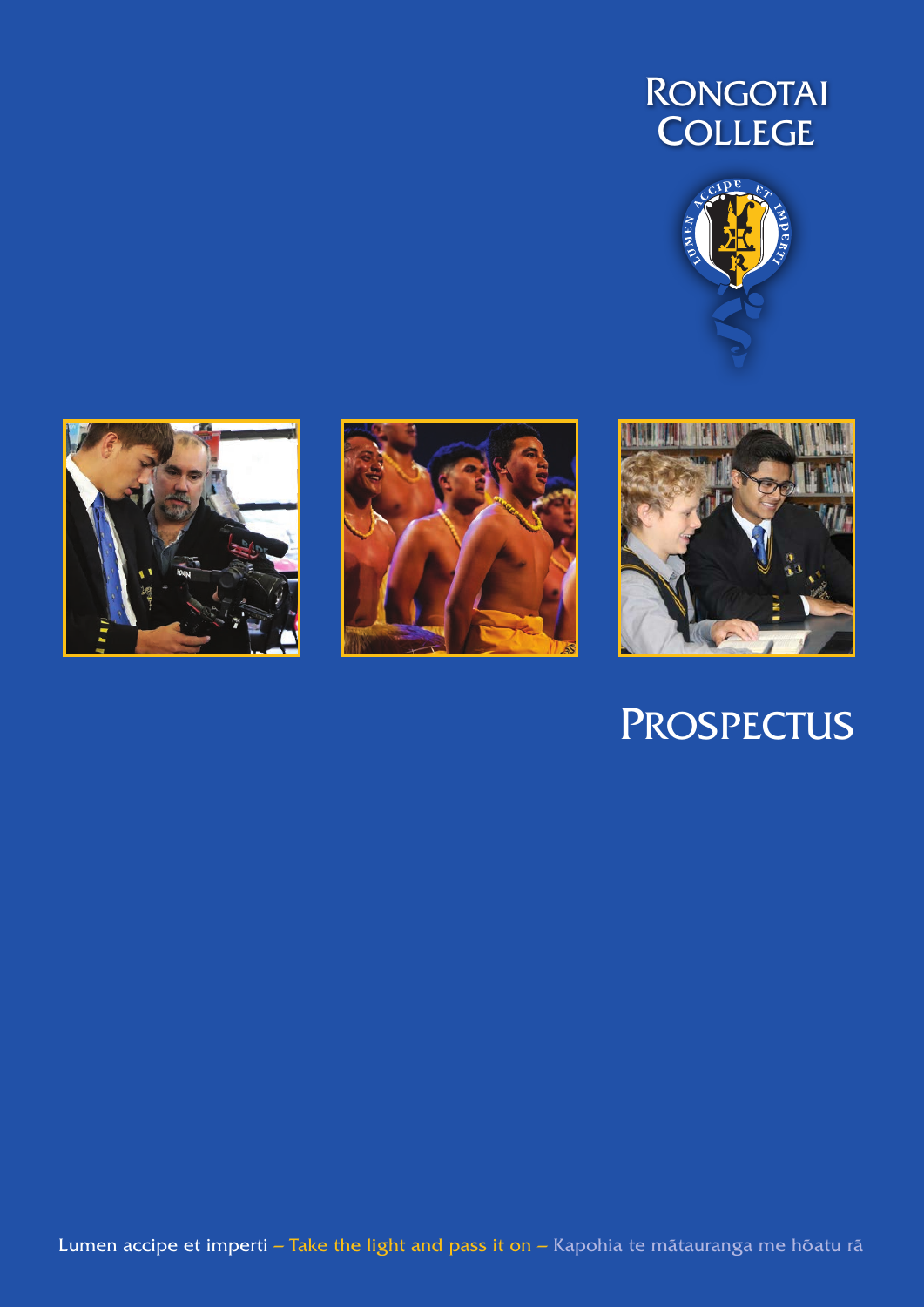# **RONGOTAI COLLEGE**



Lumen accipe et imperti Take the light and pass it on Kapohia te matauranga me hoatu ra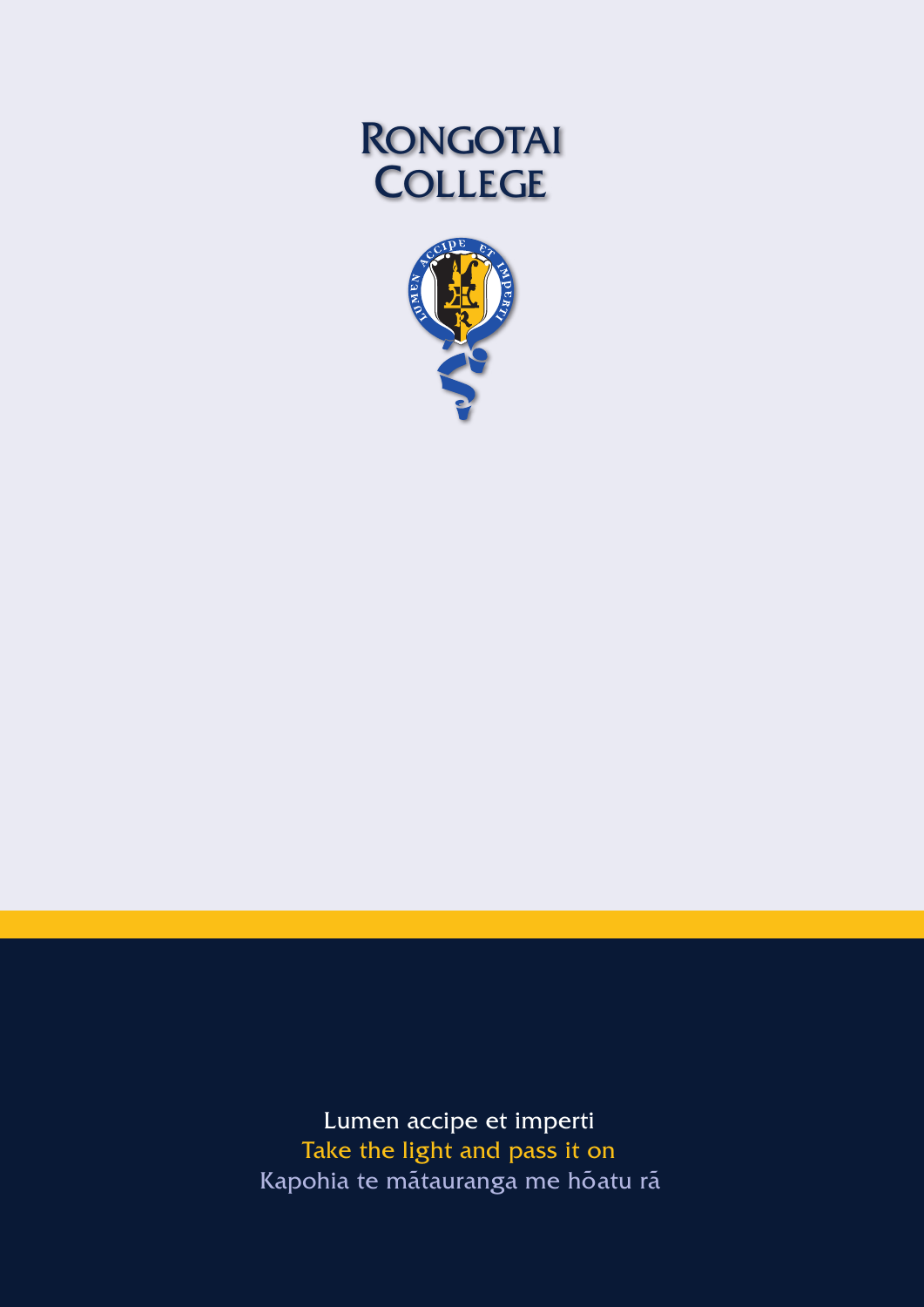#### **WELCOME TO RONGOTAI COLLEGE**

E nga- mana, e ngā waka, e ngā karangarangatanga o te motu, tēna koutou



As parents and guardians of young males about to enter secondary education, you will want the best for your sons. Rongotai College has a proud tradition of achievement and excellence in academic, cultural and sporting activities.

Rongotai College is a caring, supportive community, which is committed to helping every boy become the best he can be. It sets standards for boys to aspire to; it values tradition; it encourages excellence in all things; it recognises and celebrates the differences of our students; it provides opportunities for boys to expand their range of skills and abilities as they work through the process of realising their potential and becoming good men.

We are proud of our college's heritage and look forward to the future. I hope you will become a part of this future and experience something of the culture and spirit of this fine college.

Nau mai haere mai.

(Neur

Kevin Carter, M.A.(Hons), Dip. Tchg. Principal

#### **WHY RONGOTAI COLLEGE?**

Rongotai College offers:

- a roll size that allows every boy to be known and valued as an individual
- a tradition of academic achievement and excellence
- a top quality education for all students at all levels
- a range of teaching programmes which meet the needs of all students
- excellence in sporting and cultural activities
- sound support for all students and fair, firm discipline
- an experienced and highly-qualified teaching staff, made up of caring teachers who are involved in all areas of school life
- opportunities and challenges for boys of all abilities and interests
- a well-resourced school providing 21st century learning opportunities including BYOD.



#### **WHAT DO OUR STUDENTS SAY ABOUT RONGOTAI COLLEGE**



**Henry Dickson** *(ex-Evans Bay Intermediate School)*

What I love about Rongotai College is the values, and how every student respects them. The minute I walked into the school, I could feel the brotherhood and respect from both the teachers and students, and that feeling and sequence, and add not boing

to do is incredible, there's something for everyone. I love the music department because there are so many different instruments you can learn and they always have the best teachers. There're also so many classes with the best learning environments and the friendliest and greatest teachers you could ask for.



### **Oliver Brooke** *(ex-Seatoun School)*

What I love about Rongotai College is the strong feeling of brotherhood in the school. Whether it be on the sports fields, in classes, or in the hallways, it's nice to know that if you're ever unsure about

something, either one of the students or teachers sometimis, citier one or the stations or teachers.<br>is there to help. Rongotai has a range of activities to take part in, there's something for everyone. In the end no matter what your personality, The end to the continue your personality, the end of the something that is perfect for

you.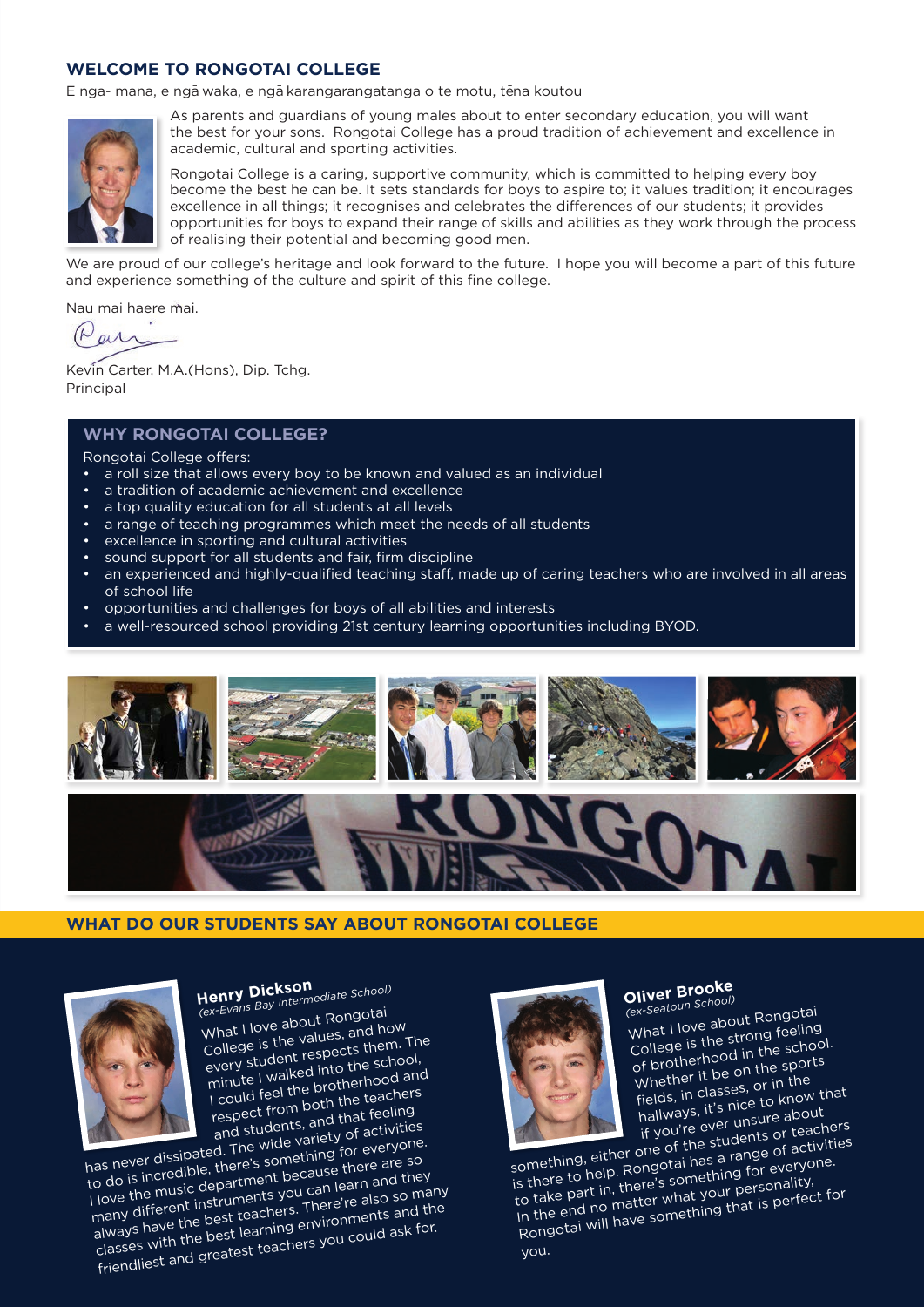#### **CURRICULUM OVERV** *Subjects marked \* are compulsory.*

#### **YEAR 9**

#### **YEAR 10**

#### **YEAR 11**

#### **YEAR 12**

#### **YEAR 13**

| <b>Course Structure</b>                                                                                                                                                                                                                                                                                                                                                                                                                              | <b>SUBJECT</b>                                           | <b>YEAR 9 SUBJECTS</b>            | <b>YEAR 10 SUBJECTS</b>                               |
|------------------------------------------------------------------------------------------------------------------------------------------------------------------------------------------------------------------------------------------------------------------------------------------------------------------------------------------------------------------------------------------------------------------------------------------------------|----------------------------------------------------------|-----------------------------------|-------------------------------------------------------|
| <b>YEAR 9</b><br>All students study the<br>following subjects:<br>English, Mathematics,<br>Science, Social Studies<br>and Health and Physical<br>Education. During the<br>first term, all students<br>receive four hours'<br>teaching in each option<br>subject (Art, Economics,<br>Literacy, Māori, Music,<br>Samoan, Spanish and<br>Technology). They then<br>choose two of these<br>subjects to continue<br>learning for the rest of<br>the year. | Art                                                      | Art                               | Art                                                   |
|                                                                                                                                                                                                                                                                                                                                                                                                                                                      | <b>Commerce</b>                                          | Economics                         | Economics                                             |
|                                                                                                                                                                                                                                                                                                                                                                                                                                                      | <b>English</b>                                           | English*                          | English*                                              |
|                                                                                                                                                                                                                                                                                                                                                                                                                                                      | <b>Health and</b><br><b>Physical</b><br><b>Education</b> | Health and Physical Education*    | Health and Physical Education*                        |
|                                                                                                                                                                                                                                                                                                                                                                                                                                                      | <b>Languages</b>                                         | Samoan<br>Spanish<br>Te Reo Māori | Samoan<br>Spanish<br>Te Reo Māori                     |
| <b>YEAR 10</b><br>All students study the<br>following subjects:<br>English, Mathematics,<br>Science, Social Studies<br>and Health and Physical<br>Education. They choose<br>two option subjects<br>which they study for the<br>full year.<br><b>YEAR 11</b><br>Boys study six subjects.<br>English, Mathematics and<br>Science are compulsory.                                                                                                       | <b>Learning</b><br><b>Support</b>                        | ESOL<br>Junior Literacy           | ESOL<br>Junior Literacy                               |
|                                                                                                                                                                                                                                                                                                                                                                                                                                                      | <b>Mathematics</b>                                       | Mathematics*                      | Mathematics*                                          |
|                                                                                                                                                                                                                                                                                                                                                                                                                                                      | <b>Music</b>                                             | Music                             | Music                                                 |
|                                                                                                                                                                                                                                                                                                                                                                                                                                                      | <b>Science</b>                                           | Science*                          | Science*                                              |
|                                                                                                                                                                                                                                                                                                                                                                                                                                                      | <b>Social</b><br><b>Sciences</b>                         | Social Studies*                   | Social Studies*                                       |
| <b>YEAR 12</b><br>Boys study six subjects.<br>English is compulsory.<br>It is possible to repeat<br>Level One courses.                                                                                                                                                                                                                                                                                                                               | <b>Technology</b>                                        | Technology                        | Design & Visual Communication<br>Materials Technology |
| <b>YEAR 13</b><br>Boys study five or                                                                                                                                                                                                                                                                                                                                                                                                                 |                                                          |                                   |                                                       |
| six subjects at the<br>appropriate N.C.E.A.<br>level.                                                                                                                                                                                                                                                                                                                                                                                                | <b>Vocational</b><br><b>Studies</b>                      |                                   |                                                       |



**Matthew Hoffman** *(ex-South Wellington Intermediate School)*

Matthew Hoffman<br>(ex-South Wellington Intermediate School)<br>Rongotai College is an amazing school, the students and staff are very approachable and kind. The opportunities (both inside and outside the classroom) are endless, the facilities an<sup>d</sup> resources are top-notch an<sup>d</sup>

the boys have a great understanding of each other. After only spending 11 weeks at this school I weren Arter only sperioning in weeks acting scribbing.<br>already feel like I've been here for an entire year. I am immensely enjoying my time here and I think it is the best College any boy could go to.



### **John Kersey** *(ex-Haitaitai School)*

What I love about Rongotai College is the sense o<sup>f</sup> brotherhood … there is always some to help you. Everyone is kind and friendly from fellow students to the staff. The school also has great resources

and facilities; whatever you want to be in life, the school can help you, and it's great. We have and activities which are run by people who truly care. I haven't been here long, but I know I made the right choice coming to Rongotai.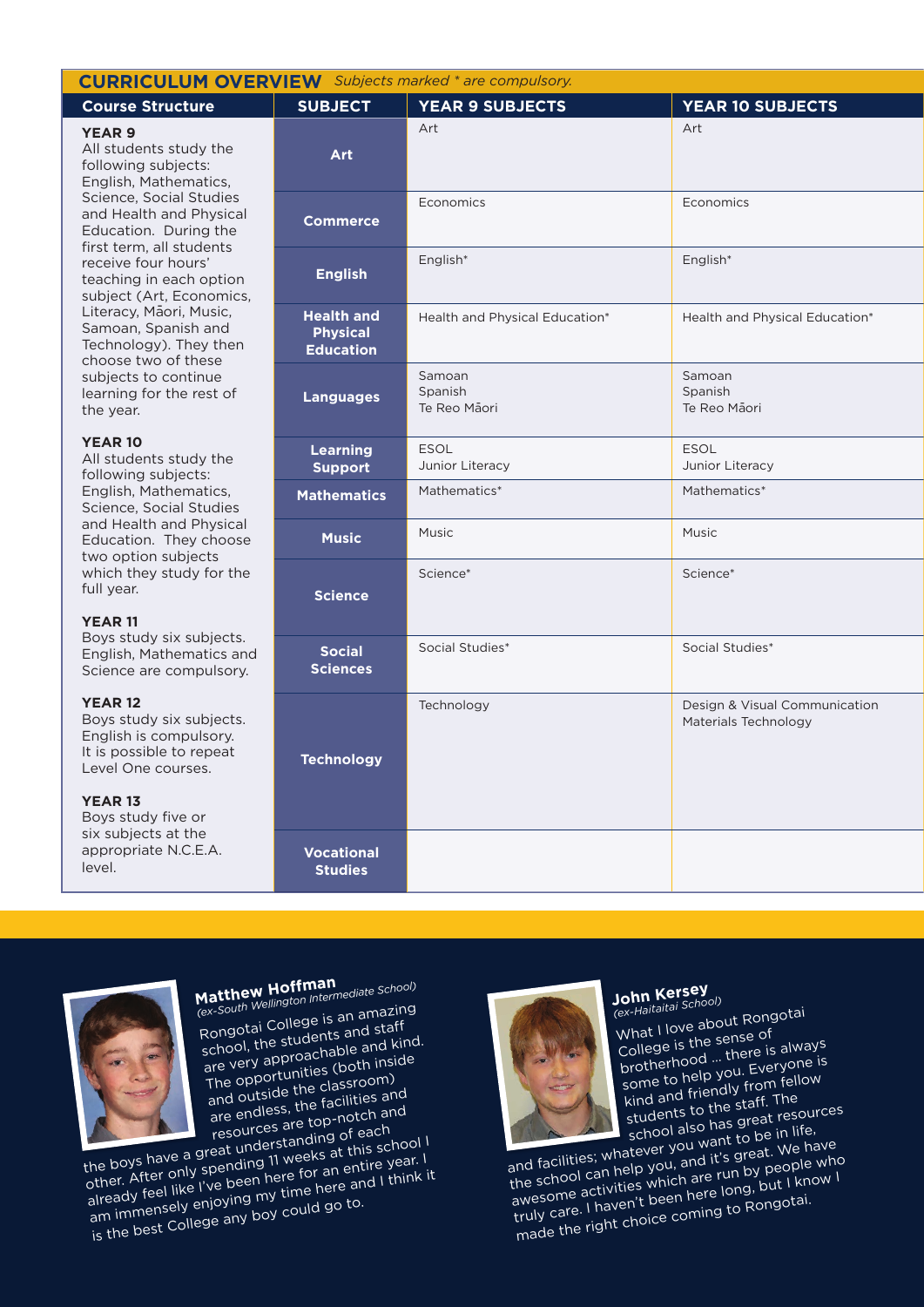| N.C.E.A. LEVEL ONE - YEAR 11                                                  | N.C.E.A. LEVEL TWO - YEAR 12                                                                                                                                                  | N.C.E.A. LEVEL THREE - YEAR 13                                                                                                                                                                   |
|-------------------------------------------------------------------------------|-------------------------------------------------------------------------------------------------------------------------------------------------------------------------------|--------------------------------------------------------------------------------------------------------------------------------------------------------------------------------------------------|
| Art                                                                           | Visual Art<br>Photography                                                                                                                                                     | Design<br>Painting<br>Printmaking<br>Photography                                                                                                                                                 |
| Economics<br><b>Accounting &amp; Business</b>                                 | Economics<br><b>Accounting &amp; Business</b><br>Retail Studies (National Certificate Year 1& Year 2)                                                                         | Economics<br>Accounting                                                                                                                                                                          |
| English*<br>Drama                                                             | English*<br>Drama<br>Media Studies                                                                                                                                            | English<br>Drama<br>Media Studies                                                                                                                                                                |
| <b>Physical Education</b>                                                     | Physical Education<br>Outdoor Education<br>Personal Training                                                                                                                  | <b>Physical Education</b><br>Outdoor Education<br>Personal Training                                                                                                                              |
| Samoan<br>Spanish<br>Te Reo Mãori<br>Māori Performing Arts                    | Samoan<br>Spanish<br>Te Reo Māori<br>Māori Performing Arts                                                                                                                    | Samoan<br>Spanish<br>Te Reo Mãori                                                                                                                                                                |
| <b>ESOL</b><br>Literacy                                                       | <b>ESOL</b>                                                                                                                                                                   | ESOL                                                                                                                                                                                             |
| Mathematics*                                                                  | Mathematics                                                                                                                                                                   | Calculus<br><b>Statistics &amp; Modelling</b>                                                                                                                                                    |
| Music                                                                         | Music Theory<br>Music Performance                                                                                                                                             | Music Theory<br>Music Performance                                                                                                                                                                |
| Science*                                                                      | Science<br>Biology<br>Chemistry<br>Physics                                                                                                                                    | Biology<br>Chemistry<br>Physics                                                                                                                                                                  |
| Geography<br>History                                                          | Geography<br>History<br><b>Classical Studies</b>                                                                                                                              | Geography<br>History<br><b>Classical Studies</b>                                                                                                                                                 |
| Design & Visual Communication<br>Materials Technology<br>Digital Technologies | Design & Visual Communication<br>Automotive Engineering (Year 1)<br>Construction (Year 1)<br><b>Mechanical Engineering</b><br><b>Digital Technologies</b><br>Computer Science | Design & Visual Communication<br>Construction (Year 2 National Certificate)<br><b>Digital Technologies</b><br><b>Computer Science</b><br>Senior Computing (National Certificate<br>in Computing) |
| Hospitality                                                                   | <b>Hospitality (National Certificate</b><br>in Hospitality year 1)<br><b>Vocational Studies</b>                                                                               | <b>Hospitality (National Certificate</b><br>in Hospitality year 2)<br><b>Vocational Studies</b>                                                                                                  |



**Leo Powdrell** *(ex-Kahurangi School)*

Rongotai College is a schoo<sup>l</sup> bursting with opportunity an<sup>d</sup> respect. From the moment you go through the sliding doors there are amazing options, courses, competitions and trips jus<sup>t</sup> landing in your lap. You can find people that will help you out with whatever

This people that will help you out with midte around the college. Every part of Rongotal around the college. Every part of Rongotal is unique and well suited, with teachers and To unique and weir sanced, with teachers and<br>equipment to get you to the highest standard of

your learning.



**Leo Stein** *(ex-Evans Bay Intermediate School)*

What makes Rongotai College the best school to go to? The best part of Rongotai is the atmosphere. You feel welcomed by everyone as soon as you are wearing the uniform. Our schoo<sup>l</sup> is

abundant with encouragement and respect, and the encouragement and respect, and the encouragement and respect that I have been and encouragement and respect that may been<br>shown by my teachers is immense. I have never been happier at school, and I'm sure anyone who decides to go to Rongotai will feel the

same way.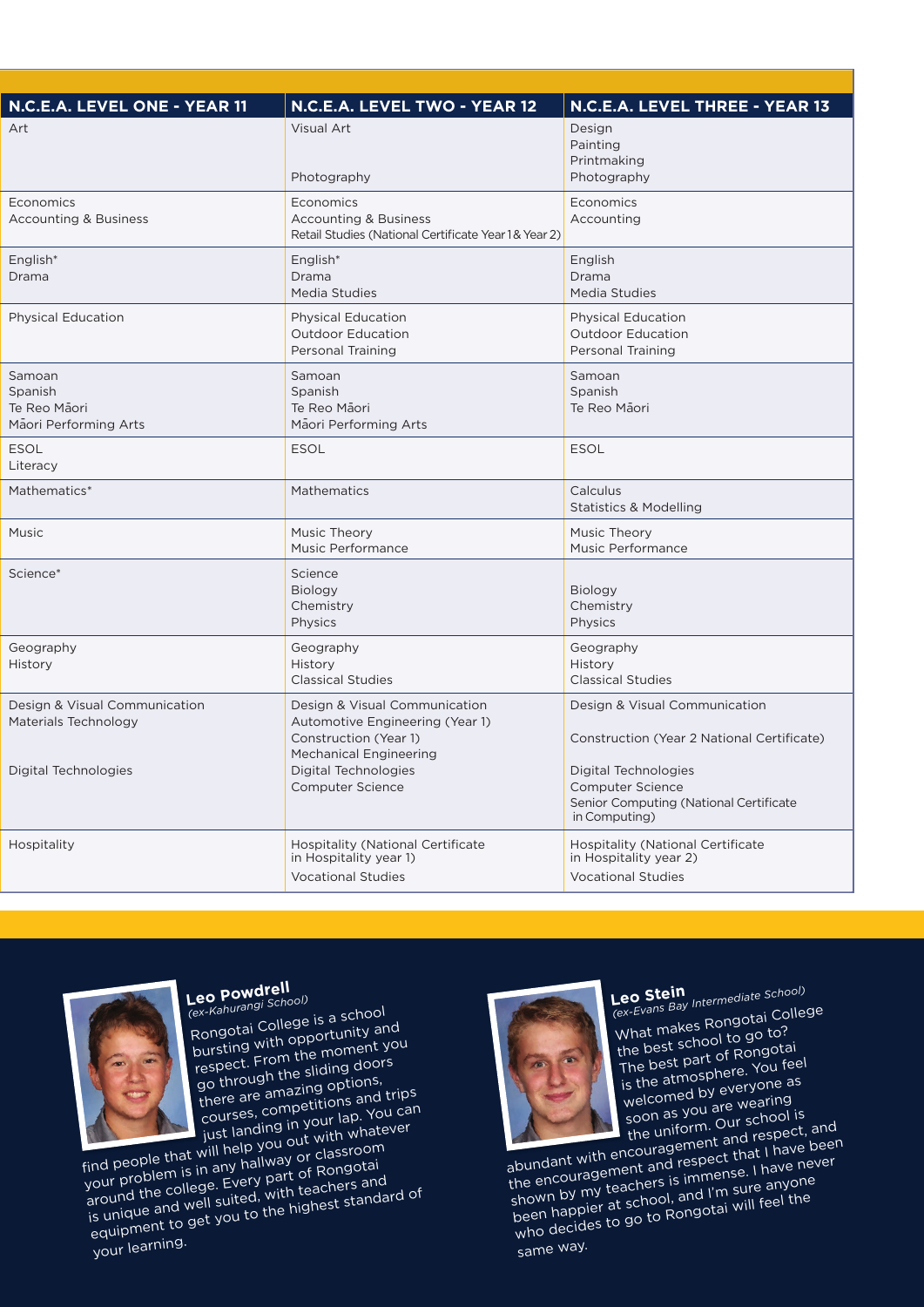#### **BRING YOUR OWN DEVICE (BYOD)**

Students have access to our ultrafast broadband and a robust, monitored and secure Wi-Fi network to support and enhance their learning. While it is not compulsory, we would like students attending Rongotai College to bring their own technology device to school every day.

Rongotai College has changed Year 9 and 10 learning programmes to harness the potential of eLearning. Each student has their own school Gmail account, they use a range of applications and the cloud storage capacity within the Google environment to store their work. Students can access course material and learning resources from our MOODLE Learning Management System and GOOGLE Docs. They are also able to print from their devices through our online print service. Students are able to access their timetable, results and other details through our portal.

#### **SPECIAL PROGRAMMES**

#### **Gifted and Talented Programmes**

The school welcomes students with special talents and gifts. In collaboration with parents and teachers, every endeavour is made to create a personalised learning programme for the individual so that these talents are fostered and extended.

#### **Tamatoa: Teaching Students with Special Needs**

Individual programmes of learning are a specialty of Tamatoa, where students with special physical or intellectual needs are able to learn in a supportive and proactive atmosphere. Our aim is that all boys gain vital skills to enable them to lead a positive and productive life. Students are mainstreamed where appropriate.



#### **STUDENT SUPPORT AND WELL-BEING**

A number of people provide support for students, enabling them to fulfill their potential in learning, in their relationships with others and in their personal well-being.

- **CLASSROOM TEACHERS** provide subject specific and learning support contact
- **FORM TEACHER** has daily contact with students
- **DEAN** provides overall support for a year level
- **GUIDANCE COUNSELLOR** provides specialised counselling and assistance
- **SENIOR ADMINISTRATION** provide oversight and organisation of pastoral care network
- **PREFECTS and SENIOR STUDENTS** provide assistance with adherence to school rules and support for younger students
- **HEALTH NURSE** private consultations on health issues
- **DENTAL SERVICE PROVIDER** on-site consultations and appointments minimise disruptions
- **PHYSIOTHERAPIST** on-site consultations and appointments minimise disruptions

#### **Non-Violence Policy**

In order to promote the school as a safe learning environment, the Board of Trustees has adopted a Non-Violence Policy, which is rigidly enforced. This policy stresses no violence in terms of physical violence towards others, spoken violence towards others, violence towards property, and violence to oneself (the use of harmful substances).

> **The 'Rongotai Way' highlights the cornerstone values of the school and underpins the way we expect our boys to behave at all times.**

**The 'Rongotai Way'**

- **eing Respectful B**
- **ncouraging Brotherhood E**
- **triving for Excellence S**
- **aking Pride T**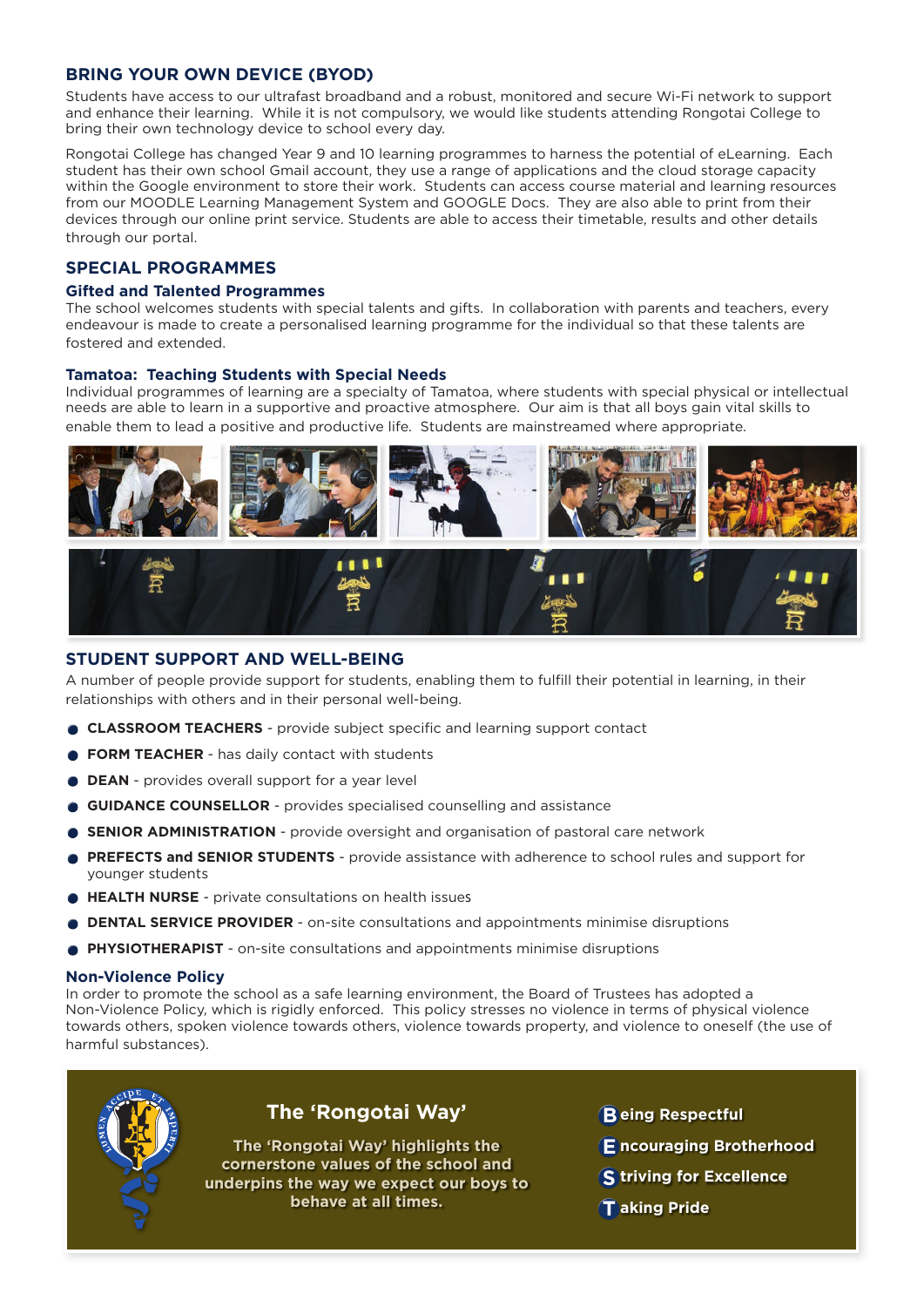#### **ARTS, CULTURAL AND SPORTING ACTIVITIES**

• Cycling

• Floorball • Football • Futsal • Golf • Handball

Rongotai College believes that involvement in cultural, sporting and citizenship activities contributes to the holistic development of our students. The college provides an extensive range of opportunities for students to be involved in activities inside and outside of the classroom, at a level which is suitable for their abilities.

#### **Arts and Cultural Activities**

- Big Band
- Chess Club
- Debating

#### **Sports**

- Athletics
- Badminton
- Basketball
- Canoe Polo
- Cricket
- Croquet
- Cross Country

• Drama – including Major Productions

• Squash • Surfing • Swimming • Table Tennis • Tennis • Touch • Triathlon

- Kapa Haka
- Polynesian Club
- Rock Band
	- Rockquest
	- Stage Challenge

• Dragon Boating • Hockey

- Lawn Bowls
- Rowing
- Rugby League
- Rugby Union
- Shooting
- - Volleyball • Waka Ama
	- Water Polo
	- Weightlifting
	- Yachting

Rongotai College aims to provide opportunities for boys to show leadership and gain organisational experience. We are determined to treat our students as individuals, so that every boy can feel valued.

We foster leadership and citizenship by providing the following opportunities:

- 
- House Captains Interact Club
- Duke of Edinburgh Award Sports Captains
- Prefects • Form Captains and Deputy Form Captains
	-
	-



### **COMMUNICATION**

Frequent and open dialogue between the home and the school is a vital part of the shared responsibility for a student's education and provides our students with a strong platform for success. Regular communications include newsletters, teachers telephoning home, individual interviews with parents, personal contact by senior staff, parents' evenings, success letters and progress reports as and when required, as well as four school reports each year.

Our website also provides parents and caregivers with a "Parent Portal" allowing them to become even more involved with their child's progress at school. By going online, parents are able to view timetables, up to date attendance data, course details, results and reports.

#### **GENERAL INFORMATION**

#### **Transport Information**

Boys come to Rongotai College from all suburbs of the greater Wellington area. A number of bus services ensure that getting to Rongotai is not a difficulty. Buses bring students to the front doors of the college. For more information about bus services, see our website.

Students can top up their Snapper pass at the college shop.

#### **School Hours**

All students must be at school by 8.55am, when they start lessons. The school day contains five periods of one hour's duration, with a Form Period between Periods One and Two. Students are dismissed at 3.25pm.

#### **Term Dates**

Refer to our website for detailed information on term dates.

#### **RONGOTAI COLLEGE**

www.rongotai.school.nz

- www.facebook.com/RongotaiCollege
- PHONE: +64 4 939 3050 EMAIL: the.principal@rongotai.school.nz

PO Box 14-063, Kilbirnie, Wellington, 6022

170 Coutts St, Kilbirnie, Wellington

www.youtube.com/RongotaiCollegeNZ

**LEADERSHIP AND CITIZENSHIP ACTIVITIES** • Softball